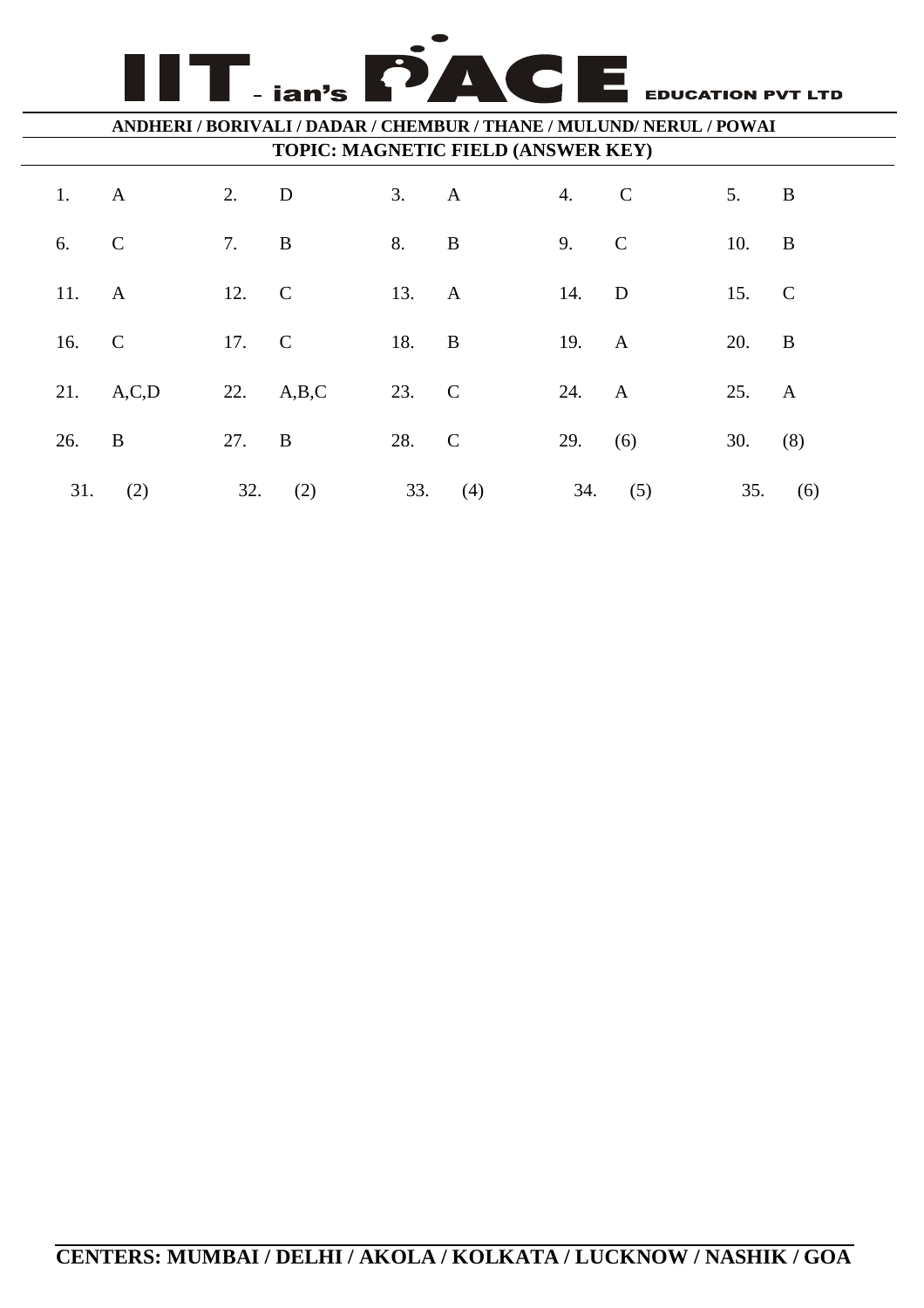#### **1. (A)**  $F = q(V \times B)$  $\begin{bmatrix} \mathbf{A} \\ \mathbf{A} \end{bmatrix}$

**2. (D)**

Magnetic force always acts perpendicular to the velocity vector, so it can only change the direction but not magnitude.

## **3. (A)**

Magnetic flux  $= \vec{B} \cdot \vec{A}$  $\rightarrow$   $\rightarrow$ 

4. (C)  

$$
r = \frac{mv}{qB}
$$

#### **5. (B)**  $F = I l \times B$  $\frac{D}{2}$   $\rightarrow$   $\rightarrow$

**6. (C)**

Pitch 
$$
=
$$
  $\frac{2\pi m}{qB}v_{parallel}$   
 $=$   $\frac{2 \times 3.14 \times 1.67 \times 10^{-27}}{1.6 \times 10^{-19} \times 8.35 \times 10^{-2}} (2 \times 10^5)$   
 $= 0.157$  m

## **7. (B)**

Area vector of both the loops are in opposite direction.

## **8. (B)**

 $F = \int (idl \times B) = iB \mid AC \mid = i_0 B_0 l$  $\rightarrow$   $\rightarrow$   $\rightarrow$ 

## **9. (C)**

Using formulae  $B = \frac{\mu_0}{4\pi} \frac{I}{r} (\sin \alpha + \sin \beta)$ We get  $\frac{\mu_0 I}{4\pi d} (1 - \cos \theta)$ .  $\frac{\mu_0}{4\pi} \frac{I}{r} (\sin \alpha + \sin \beta)$  $\frac{\mu_0 I}{4\pi d} (1 - \cos \theta)$ 

**10. (B)**

$$
r = \frac{\sqrt{2}a}{2} = \frac{a}{\sqrt{2}}
$$
  
Total area =  $\frac{\pi r^2}{2} + \frac{1}{2} \times a \times a = \frac{\pi a^2}{4} + \frac{a^2}{2}$   
Magnetic moment of the loop is =  $I\left(\frac{\pi a^2}{4} + \frac{a^2}{2}\right)$ .

.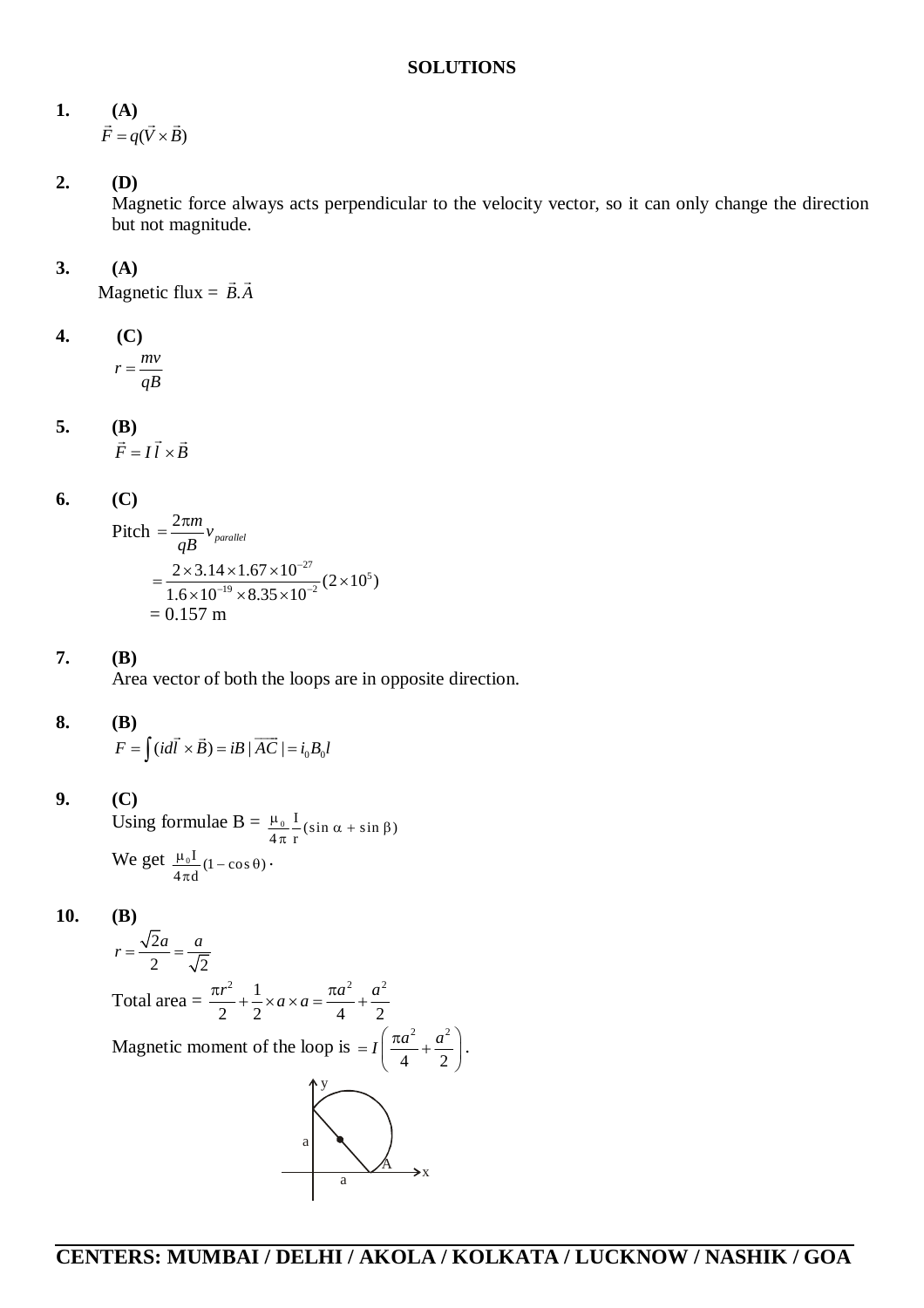11. (A)  
\n
$$
M = (I \text{ area}) = \left(2 \times \pi \times \frac{1}{4}\right) \times 10 = 5\pi
$$
\n
$$
W = MB \left(1 - \frac{1}{2}\right) = 5\pi \times 4\left(\frac{1}{2}\right) = 10\pi J
$$

## **12. (C)**

B is independent of 'x' for large number of wires.

### **13. (A)**

$$
F = i.2b.B
$$
  
\n
$$
m \alpha = 2i bB
$$
  
\n
$$
\alpha = \frac{2i bB}{m}.
$$

**14. (D)**

$$
B = \frac{\mu_0 i}{2r} - \frac{\mu_0 i}{2(2r)} + \frac{\mu_0 i}{2(2^2 r)} \dots \infty
$$
  
\n
$$
B = \frac{\mu_0 i}{2r} \left[ 1 - \frac{1}{2} + \frac{1}{2^2} - \frac{1}{2^3} + \dots \infty \right]
$$
  
\n
$$
B = \frac{\mu_0 i}{2r} \left[ \frac{1}{1 - \left( -\frac{1}{2} \right)} \right]
$$
  
\n
$$
B = \frac{\mu_0 i}{3r}.
$$

#### **15. (C)**

$$
i = 2R\left(-\hat{j}\right) \times \frac{B_0}{\sqrt{2}}\left(\hat{i} + \hat{j}\right)
$$

$$
= \sqrt{2} \, IRB_0 \hat{k}
$$

#### **16. (C)**

Very early, the velocity imparted to the electron by the electric field will be in the –ve direction and the force due to magnetic field in the +ve *x*-direction.

## **17. (C)**

Use Ampere's circuital law. With OPQRO as the Amperean circuit, only one-fourth of the current i can be considered to be ............... the surface OPQRO.

## **18. (B)**

Magnetic fields due to opposite wires will be cancelled out.

# **19. (A)**  $\vec{F} = I(\vec{l} \times \vec{B}) = 60 \hat{i} N$

## **20. (C)**

The field is uniform for the dipole.

## **21. (A,C,D)**

 $W = qV$ , therefore K.E. will become two times, and radius  $\sqrt{2}$  times;

# **CENTERS: MUMBAI / DELHI / AKOLA / KOLKATA / LUCKNOW / NASHIK / GOA**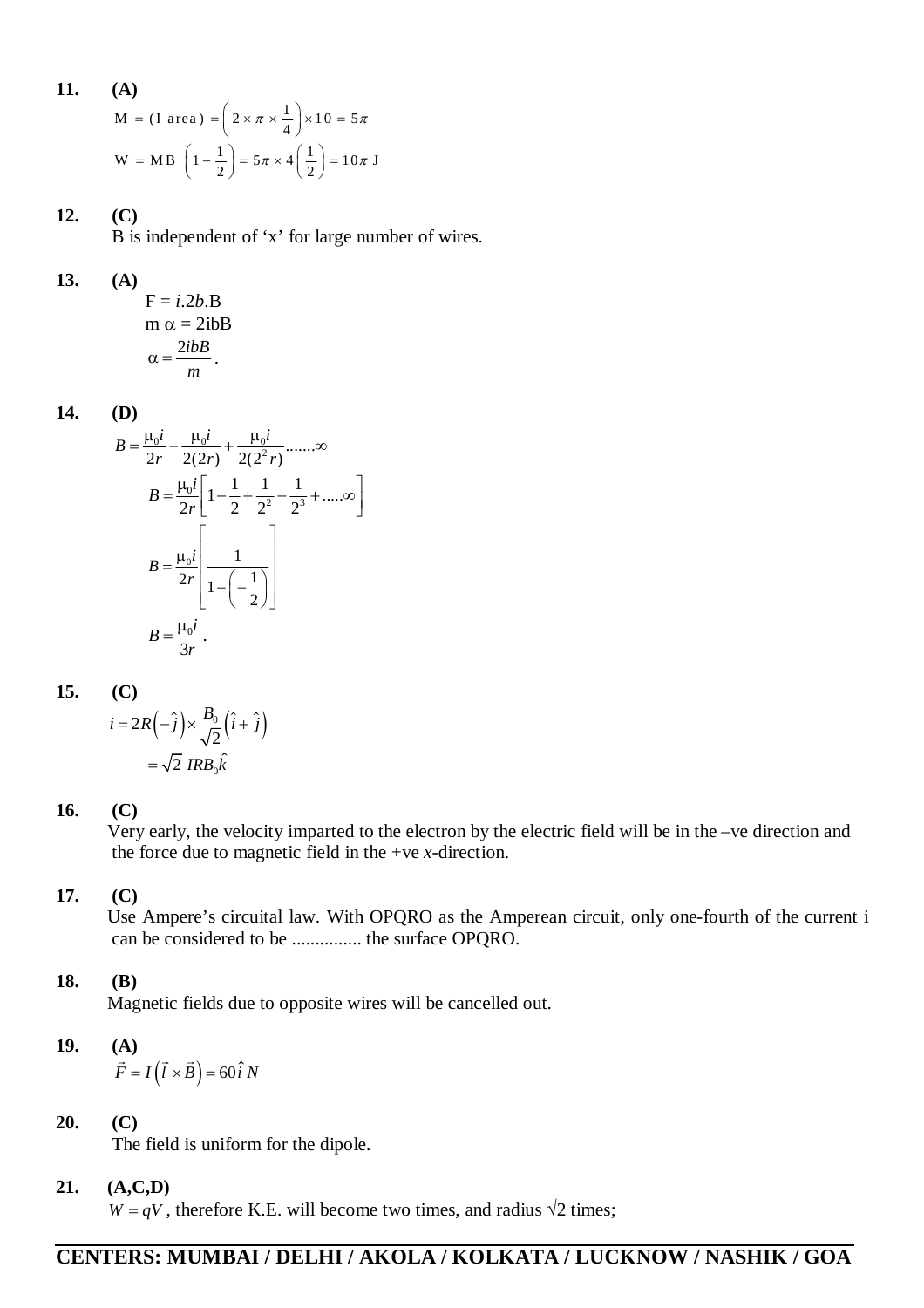Angular velocity, however, will not change because time period remains unchanged.

#### **22. (A, B, C)**   $\ddot{F} = I(l \times B),$  $\mathbf{A}, \mathbf{D}, \mathbf{C}$ , Here *l*  $\vec{l}$  is  $\lambda \hat{i}$ .

**23. (C)**  $\alpha = \beta = 0$ 

**24. (A)**

B due to  $ED = B$  due to  $EF$ Similarly B due to  $BC = B$  due to  $AB$ In all the cases,  $\alpha = 45^{\circ}$  and  $\beta = 0^{\circ}$ 

$$
B_{ED} = \frac{\mu_0 I}{4\pi(a)} (\sin 45^\circ)
$$
  

$$
B_{BC} = \frac{\mu_0 I}{4\pi(2a)} (\sin 45^\circ)
$$

#### **25. (A)**

Magnetic field at C is due to only AB wire. Similarly, magnetic field at A is due to only BC wire.

**26.** (A)  

$$
\vec{B} = \frac{\mu_0 I R^2}{(R^2 + x^2)^{3/2}} = \mu_0 I \sin^3 \theta \sqrt{R}
$$

**22. (B)**

$$
B_{\text{larger coil}}: B_{\text{smaller coil}} = \sqrt{\frac{\text{Radius of larger coil}}{\text{Radius of smaller coil}}}
$$

$$
= \sqrt{\frac{\text{Distance of larger coil}}{\text{Distance of smaller coil}}} = \sqrt{\frac{4}{1}} = 2
$$

$$
23. (C)
$$

The field due to the large coil is double that of the smaller coil. When the two coils are on the same side, fields add; when they are on opposite sides of point P, the fields subtract.

29. (6)  

$$
\vec{F} = i(\vec{l} \times \vec{B})
$$

#### **30. (8)**  $\frac{1}{2}$

 $\ddot{F} \cdot \dot{B} = 0$ (in case of magnetic force)  $\Rightarrow \vec{a} \cdot \vec{B} = 0$ 

#### **31. (2)**

$$
qE = qvB \Rightarrow B = \frac{E}{v} = 10
$$

**32. (2)**

$$
E = \frac{x}{2} \frac{dB}{dt}
$$
  
\n
$$
E = \frac{3Kxt^2}{2}
$$
  
\n
$$
d\tau = \frac{3Kxt^2}{2} \times \frac{2\pi x dx}{\pi r^2} q.x
$$



# **CENTERS: MUMBAI / DELHI / AKOLA / KOLKATA / LUCKNOW / NASHIK / GOA**